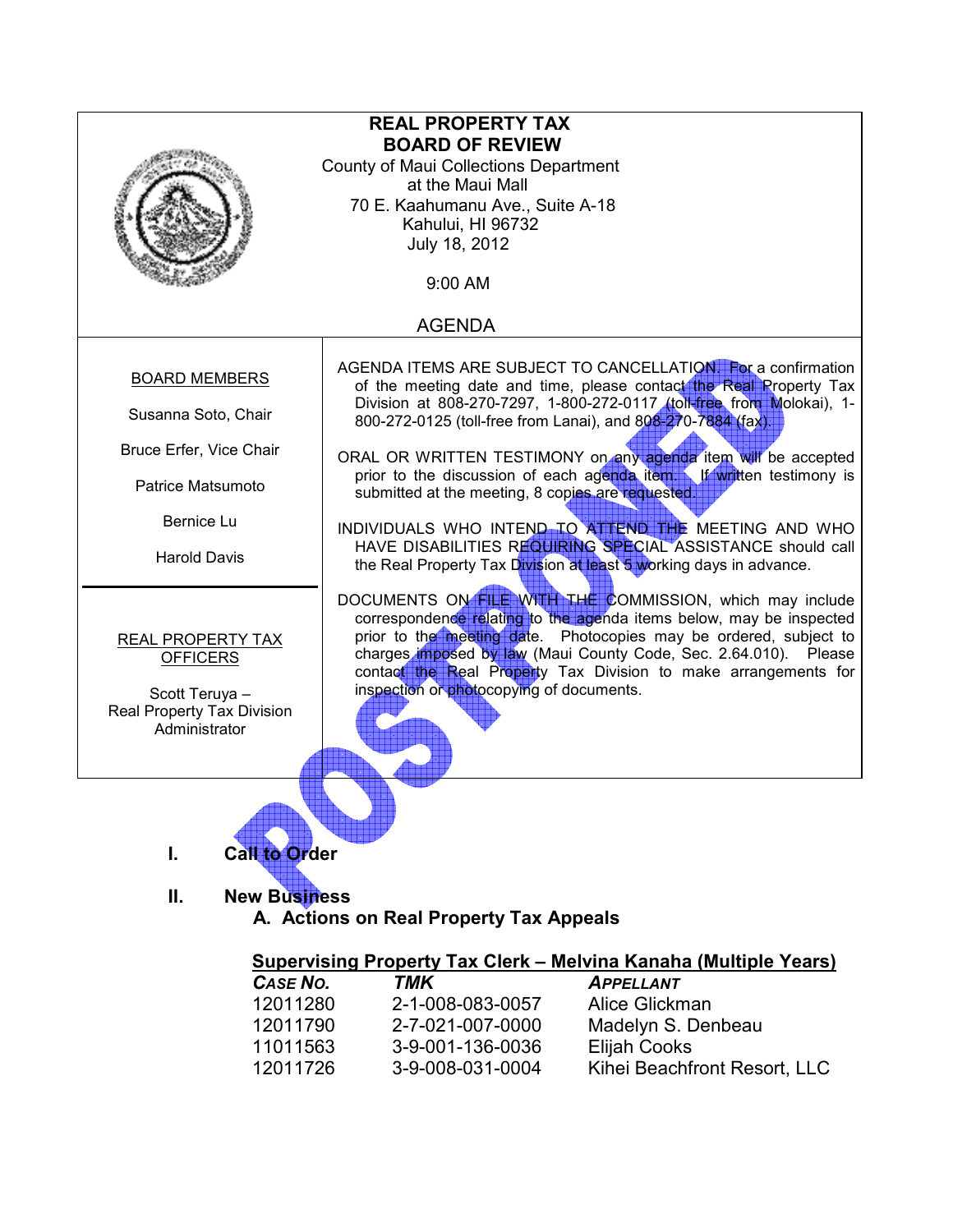# Real Property Appraiser Joshua Poouahi (2012 Appeals)

| CASE NO. | <b>TMK</b>       | <b>APPELLANT</b>                |
|----------|------------------|---------------------------------|
| 12012099 | 4-2-009-002-0000 | Honolua Ridge 1 RE, LLC         |
| 12012100 | 4-2-009-005-0000 | Honolua Ridge 1 RE, LLC         |
| 12012104 | 4-2-009-008-0000 | Honolua Ridge 1 RE, LLC         |
| 12012103 | 4-2-009-016-0000 | Honolua Ridge 1 RE, LLC         |
| 12012244 | 4-3-003-015-0012 | <b>Birendra/Frances Jayswal</b> |
| 12012110 | 4-4-001-097-0144 | Eliav Dahan                     |
| 12012109 | 4-4-001-097-0145 | Eliav Dahan                     |

## Real Property Appraiser Kari Stockwell (2012 Appeals)

| CASE NO. | TMK              | <b>APPELLANT</b>              |
|----------|------------------|-------------------------------|
| 12012237 | 2-1-006-037-0011 | Mountain Seas Development Ltd |
| 12012064 | 2-1-007-096-0011 | <b>AOAO of Makena Place</b>   |

# Real Property Appraiser Joy Makua 2012 Appeals)

| CASE NO. | TMK              | <b>APPELLANT</b>               |
|----------|------------------|--------------------------------|
| 12011998 | 3-8-065-003-0000 | Fergus & Co., LLC              |
| 12011996 | 3-8-065-004-0000 | Fergus & Co., LLC              |
| 12012102 | 3-8-065-006-0000 | <b>Black Development Corp.</b> |
| 12011992 | 3-8-065-013-0000 | Fergus & Co., LLC              |
| 12011994 | 3-8-065-014-0000 | Fergus & Co., LLC              |
| 12012063 | 3-8-065-015-0000 | Fergus & Co., LLC              |
| 12012001 | 3-8-065-029-0000 | Fergus & Co., LLC              |
| 12011990 | 3-8-065-030-0000 | Fergus & Co., LLC              |
| 12012066 | 3-8-066-048-0000 | 330 Hoohana, LLC               |
| 12011685 | 4-5-001-028-0000 | Barbara G. Long                |

#### Real Property Appraiser Lewis Dela Cruz 2012 Appeals)

| CASE No. | <b>TMK</b>       | <b>APPELLANT</b>                        |
|----------|------------------|-----------------------------------------|
| 12011800 | 2-1-005-026-0000 | <b>KK LC Hotels Holdings</b>            |
| 12011797 | 2-1-005-121-0000 | <b>KK LC Hotels Holdings</b>            |
| 12011824 | 2-3-007-008-0000 | Pukalani Associates, LLC                |
| 12011823 | 2-3-009-007-0000 | Pukalani Associates, LLC                |
| 12011828 | 2-3-009-064-0000 | Pukalani Associates, LLC                |
| 12011734 | 2-3-068-006-0000 | Akkieni Rao Profit Sharing Plan & Trust |
| 12011961 | 3-8-001-072-0000 | A&B Properties, Inc.                    |
| 12011783 | 3-9-004-081-0014 | James W. Rose, Trust                    |
| 12011711 | 3-9-017-003-0047 | <b>Gary Rand</b>                        |
| 12012047 | 3-9-020-028-0001 | Steven B. Dillaway                      |